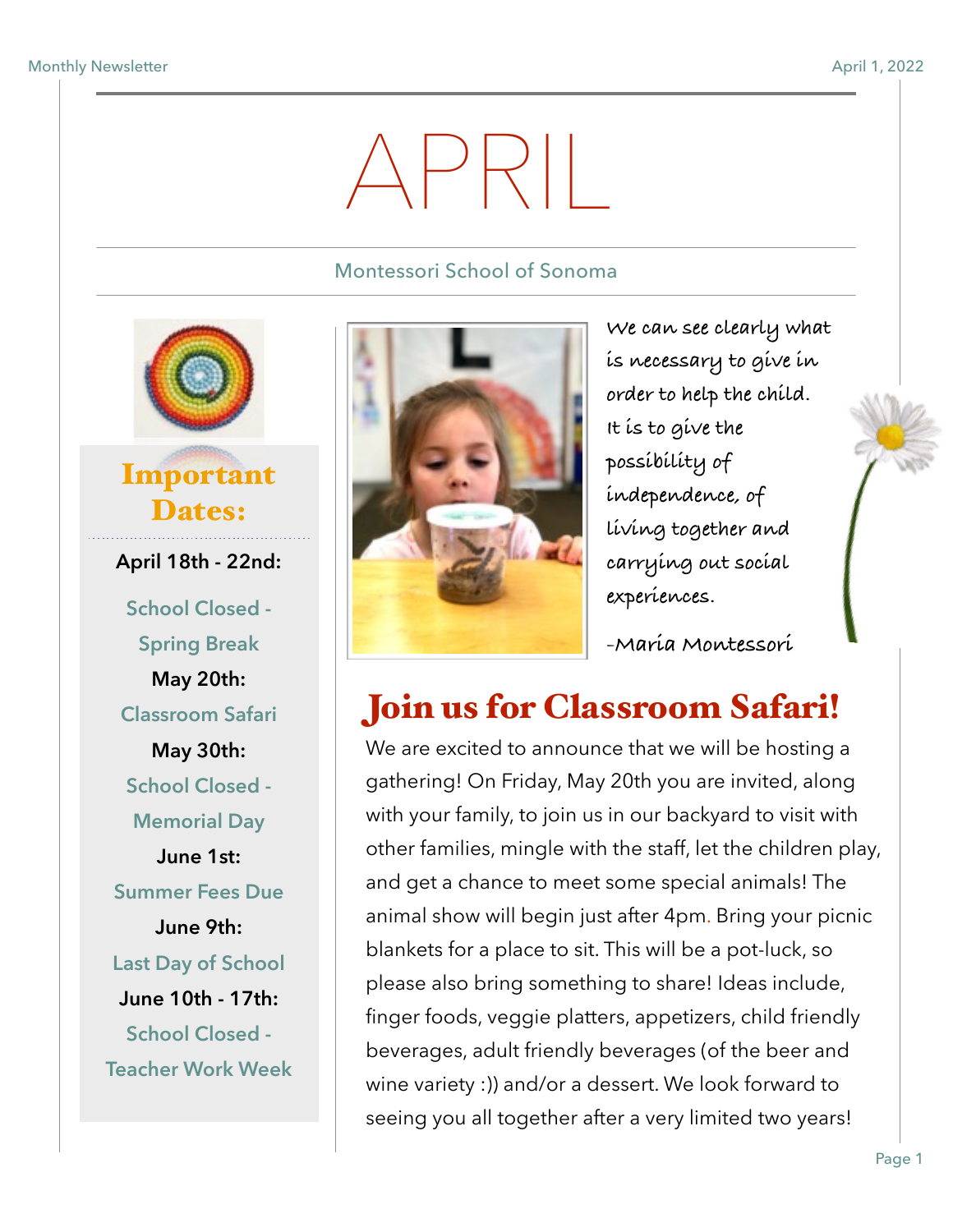## School Wide Reminders:

**Tax ID#:** 

For those of you gathering information for tax purposes, the Tax ID# for The Montessori School of Sonoma is

**94-2174042**

**YOU MAY HAVE NOTICED THE SUNFLOWER BOUQUETS WHEN YOU SIGN IN AND OUT. WE ARE IN SUPPORT OF UKRAINE DURING THESE DIFFICULT TIMES.** 

## SPRING-**TIME** FUN!

LOOKING FOR A FUN SPRINGTIME PROJECT WITH YOUR CHILD (REN)?

TRY DYING YOUR EGGS WITH NATURAL EGG DYE THIS YEAR!

YOU MAY ALREADY HAVE MANY OF THESE INGREDIENTS IN YOUR REFRIGERATOR AND/ OR PANTRY AND THEY MAKE A GREAT EARTH FRIENDLY ALTERNATIVE TO SYNTHETIC EGG DYE.

CAN YOU THINK OF ANY OTHER INGREDIENTS THAT MIGHT CREATE A VIBRANT COLOR FOR EGG DYING?



Red Onion w/ Brown Egg Soaked Overnight With Vinegar

Red Onion w/ White Egg Soaked Overnight With Vinegar

Tumeric w/ Brown Egg Soaked 8 Hours

Tumeric w/ White Egg Soaked 8 Hours

Red Cabbage w/ White Egg Soaked Overnight

Red Cabbage w/ White Egg Soaked Overnight With Vinegar

**BlackBerries** w/ White Egg Soaked 8 Hours With Vinegar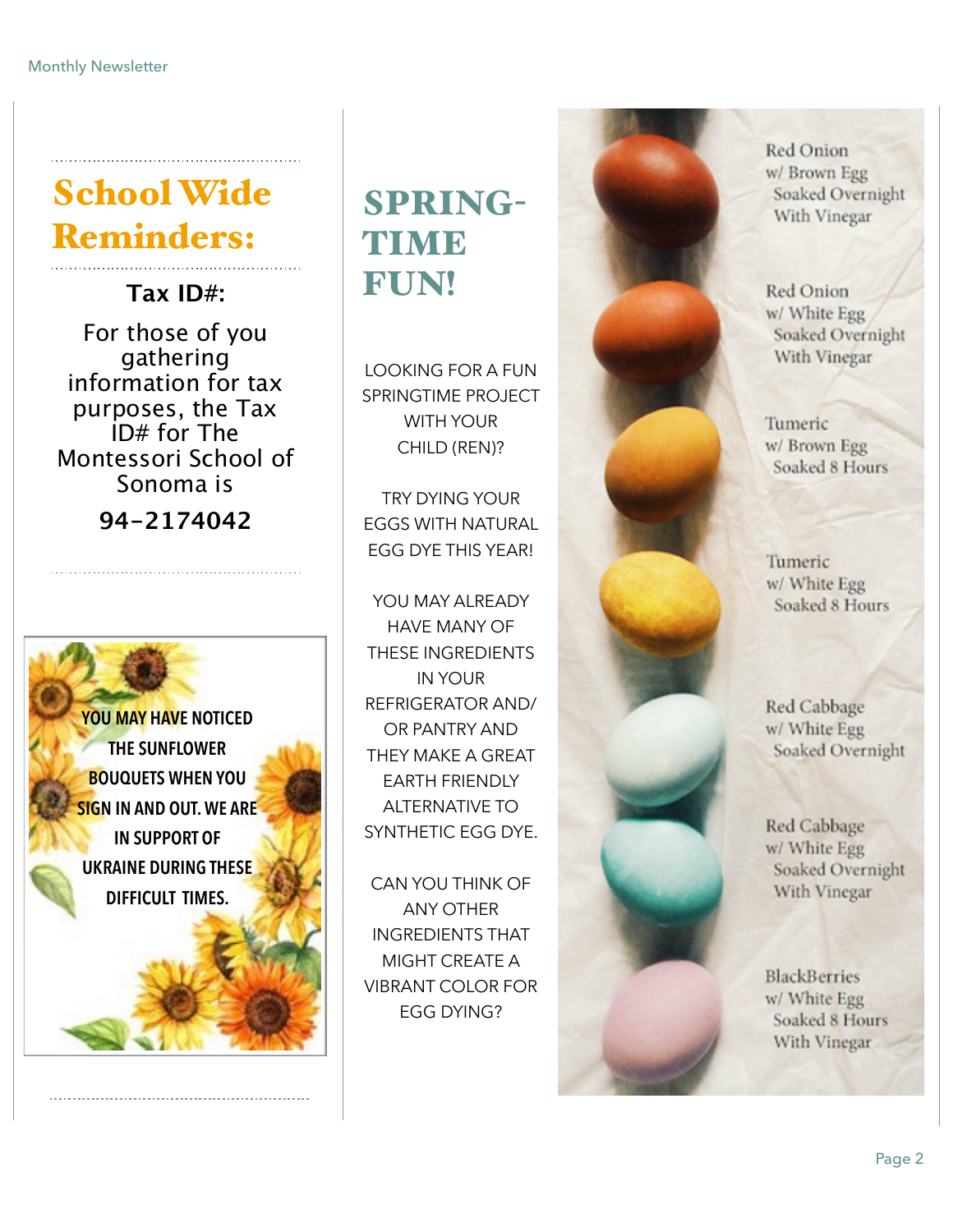#### Summer/Fall Registration:

Registration for Summer and Fall is now complete for current families. All students must re-register every year for all programs including childcare. Letters of confirmation will be emailed within the next couple weeks. After receiving your letter of confirmation, if for any reason your child will not be attending school this summer or fall, you must notify the school in writing by Friday, May 10<sup>th</sup> or you will be charged full tuition / fees for summer and / or fall.

> *Summer School Fees Due: Wednesday, June 1st First month's fall tuition due: Friday, July 1st*

#### Infant Corner:



We have been enjoying the sun in our yard and watching the flowers bloom. We talk a lot about the sounds we hear, and the birds and airplanes we see. The kids love to communicate about their senses and it is a great way to show off the language they've learned. We get to experience the wet grass, warm sun, the smell of the flowers, the bleating of the

sheep. We have birds collecting twigs to make their nests and many other spring elements around us.

In our classroom we have watched caterpillars create their chrysalises and we are eager to release our new butterfly friends

in the garden when they emerge.

As always, thank you for sharing your babies with us!

*-Katherine & Karina*

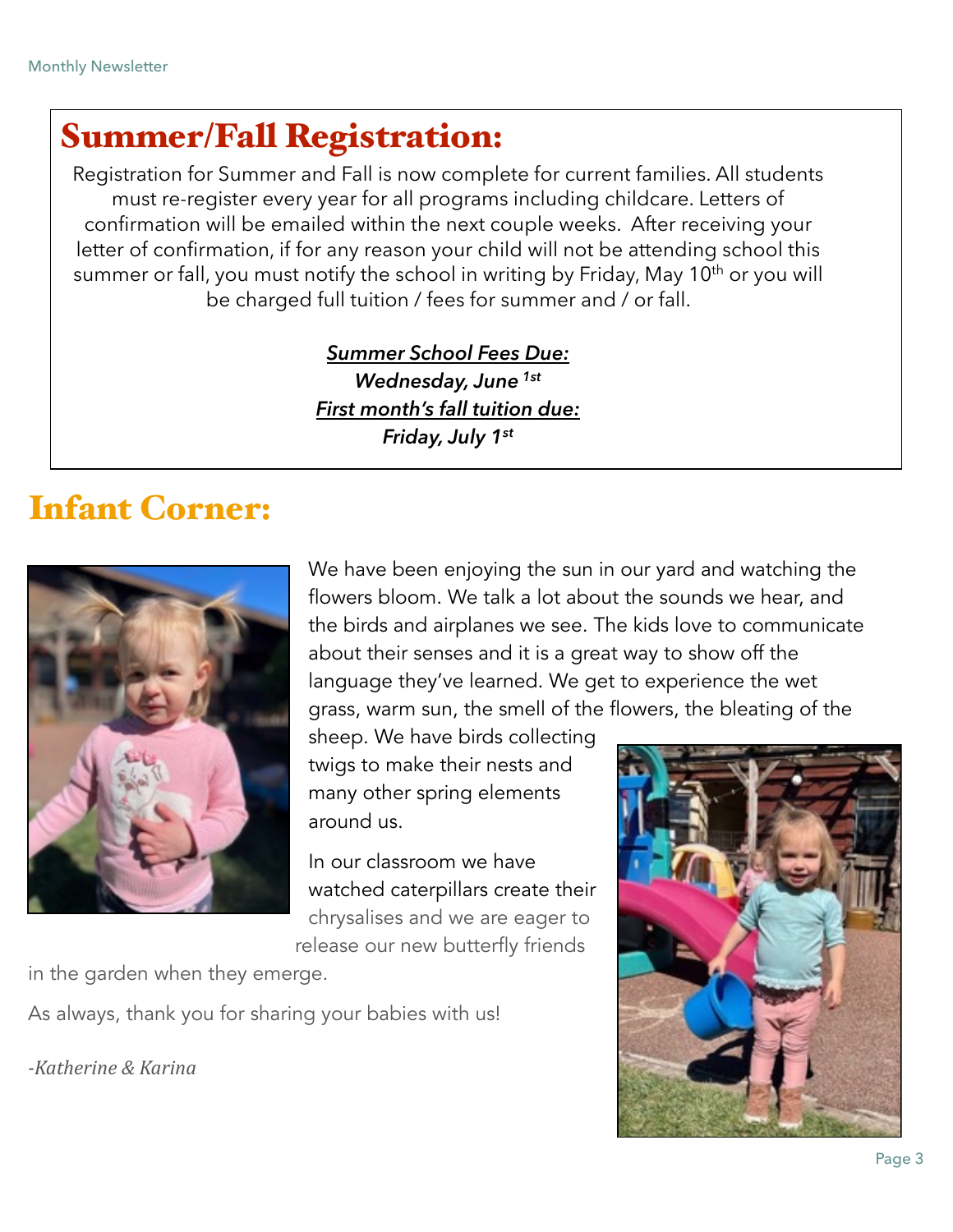#### Toddler Corner:



April Showers bring May Flowers… don't put those boots away yet! We, hopefully, will be getting more rain this month. Thank you to all who attended conferences in March. Plans are set for Summer and Fall. If you have any questions or concerns, please feel free to reach out.

#### **Grace and Courtesy**

Practical life curriculum in our Montessori class includes Grace and Courtesy. We are constantly presenting lessons on how to interact appropriately with our peers. Doing this gives the children the language to solve problems before they begin. A simple "No thank you" is a great replacement for "I don't want that." By giving the children the appropriate language, we empower them to express their feelings of sincere concern or apology. Of course, the most effective and meaningful way to teach good manners is by modeling them. Any

chance we get to say a sincere "please", "thank you", or "you're welcome" to a child will be a

highlight to the child. By teaching and practicing grace and courtesy, we help children communicate clearly and show them how to treat one another with respect. This mutual respect fosters a happy community and classroom.

We will be celebrating Spring with an egg hunt and special snack. Thank you to Augie and his family for donating our egg baskets. We will be painting them and coloring eggs. Have a fun relaxing Spring Break this month!

#### **Here is a song we've been singing in our class:**

 *"This is a little one is ready for bed. On the pillow they lay their head. Wrap the covers around them tight, And that's the way they spend the night. Morning comes. They open their eyes and off, with a toss, the cover flies. Up they jump. Get dressed. Eat breakfast. Brush their teeth. They're ready to work and play all day."*

*- Chistine & Cara* 



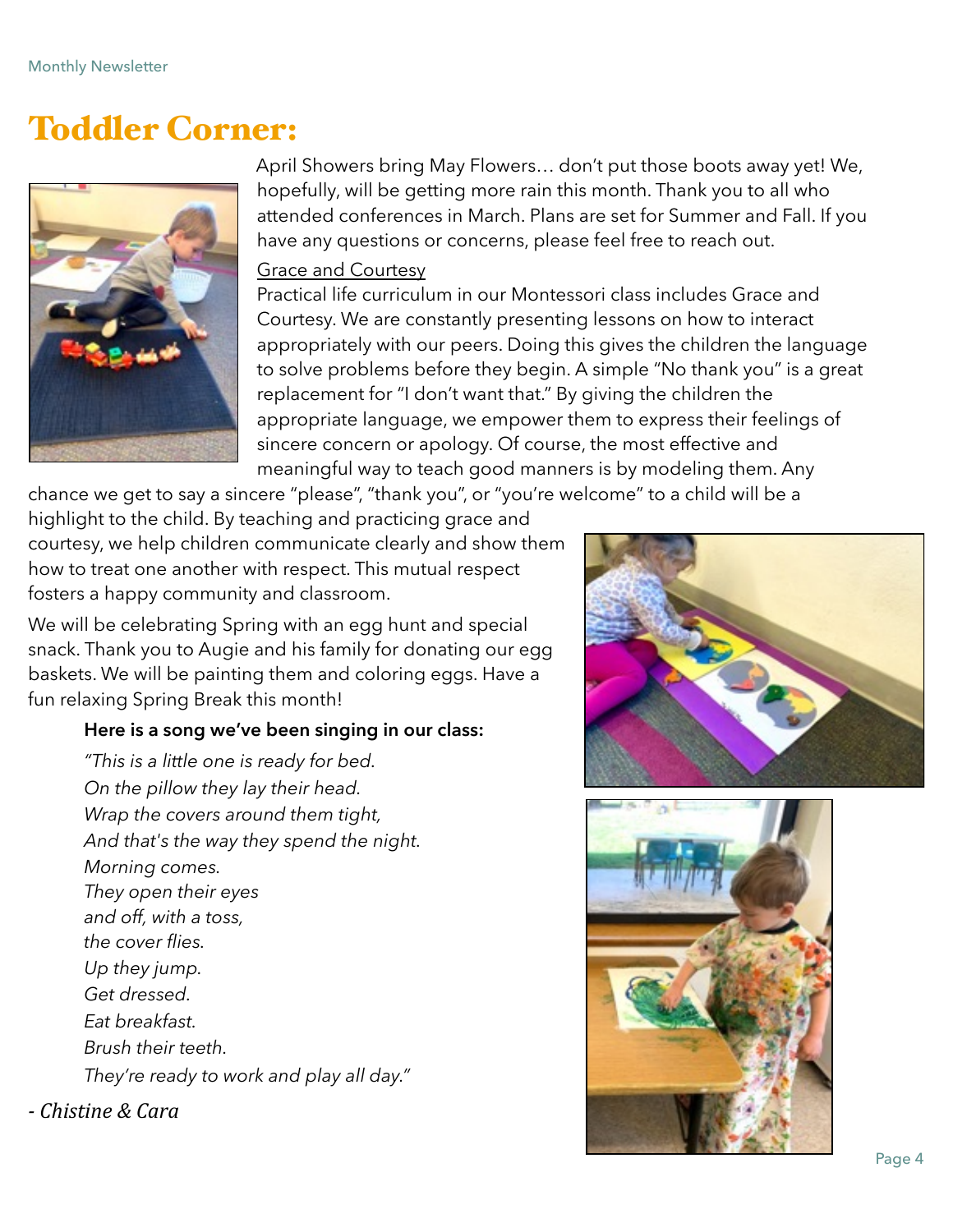#### Primary Corner:





Dear families,

Spring is a wonderful and exciting time in the classroom and the garden. Our curriculum will take us to Africa to learn about

native animals, habitats, people, and life styles. This is also a very rich continent for us to study diversity, acceptance, and the importance of positive decisionmaking.

In Zoology we have arrived at mammals. This will include farm and hoofed animals as well as animal families. Children will recognize an ewe from a mare, a ram from a stallion and a chick from a calf.

For the garden we will start seed and bean experiments and hopefully some sprouts and young plants will find their way to your home. Our caterpillars just metamorphosed into butterflies, our fish eggs are patiently growing in the tank, and we did have the great fortune to watch eaglets hatch in the big swaying nest way over in Iowa. Those eagle parents can teach us a thing or two about patience and commitment.

Our tip of the month is called '**Get your kid back**', inspired by Dr. Victoria Dunckley's work. It's really quite simple: For one month turn off all electronics

and witness the radical difference in attention, behavior, sleep, focus, concentration etc. You are invited to give it a try!

Happy Spring, *Barbara and Rachel* 

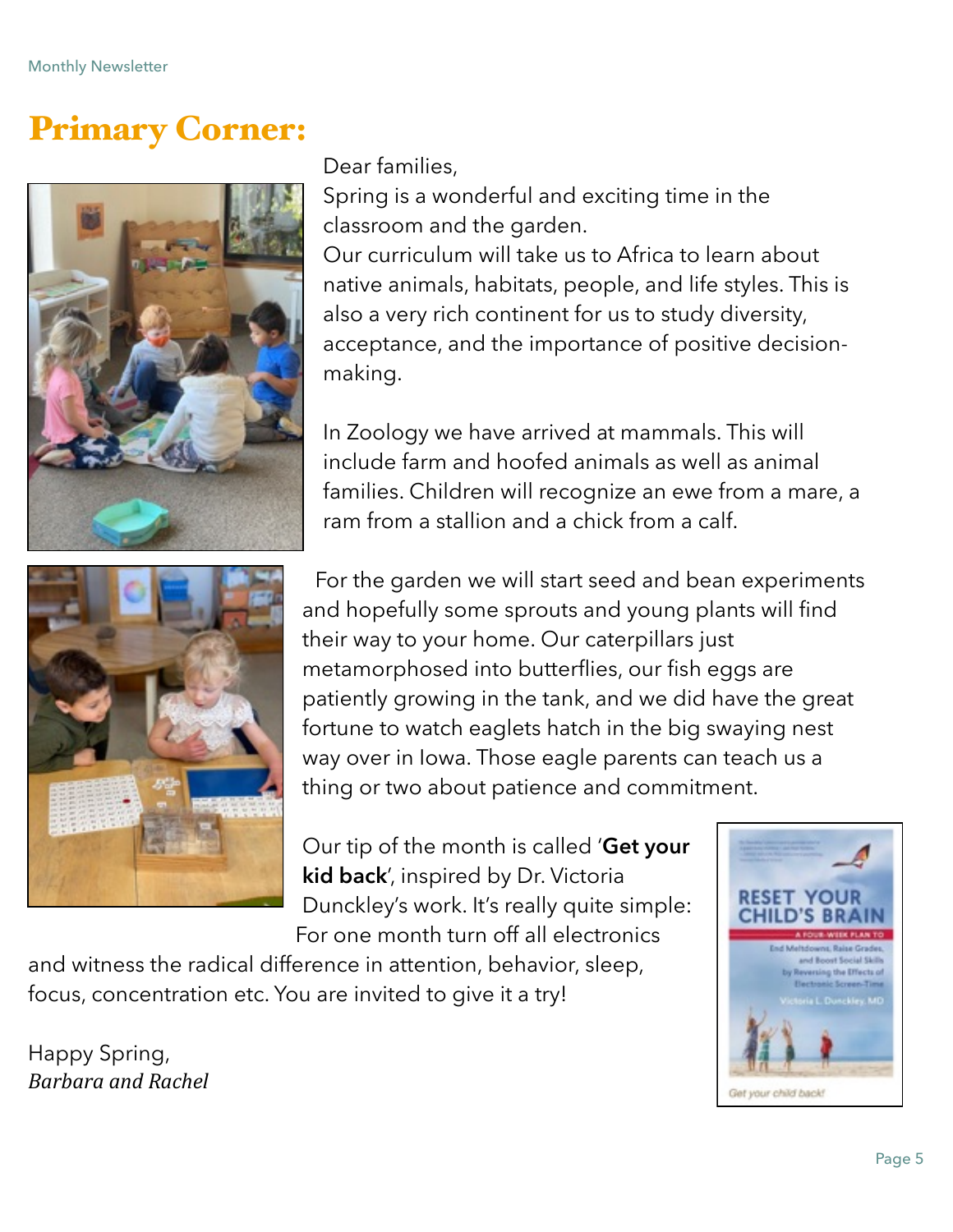#### Childcare/Enrichment Corner:



Dear Childcare Enrichment Families,

Happy Spring! March brought lots of fun with Dr Seuss and things that go! We enjoyed turning the students into the Cat in the Hat, and created lots of art work based on the books of Dr Seuss. On St Patrick's Day the children got to knead their own round Irish Brown Bread - a delicious activity to build hand strength.

Now that it's spring we are enjoying beautiful weather and warmer days! With spring comes our new theme for the month - Insects! Our painted lady butterflies should be

emerging soon and we will get to release them in the garden. We will create projects and art on the life cycle of a butterfly now that we have gotten to see it happen in real time. Waiting for the metamorphosis to happen is not easy! Other activities will include fine motor spider webs, beautiful pastel butterflies and mosaic dragonflies. Because there are so many beautiful and fact full books on insects we will not be selecting just one author this month, but will feature instead lots of books on our theme.

We will continue with our letter of the week as well as our corresponding cooking projects. The first week is letter M and we will make Monkey Bread. Letter N week we will make hash brown Nests. For letter O we will make Oat Bars and finally for letter P we will make Personal Pizzas together. Friday cooking classes have become a class favorite activity!



We are looking forward to spending more time learning with your children.

Thank you, *Natasha and Danielle*